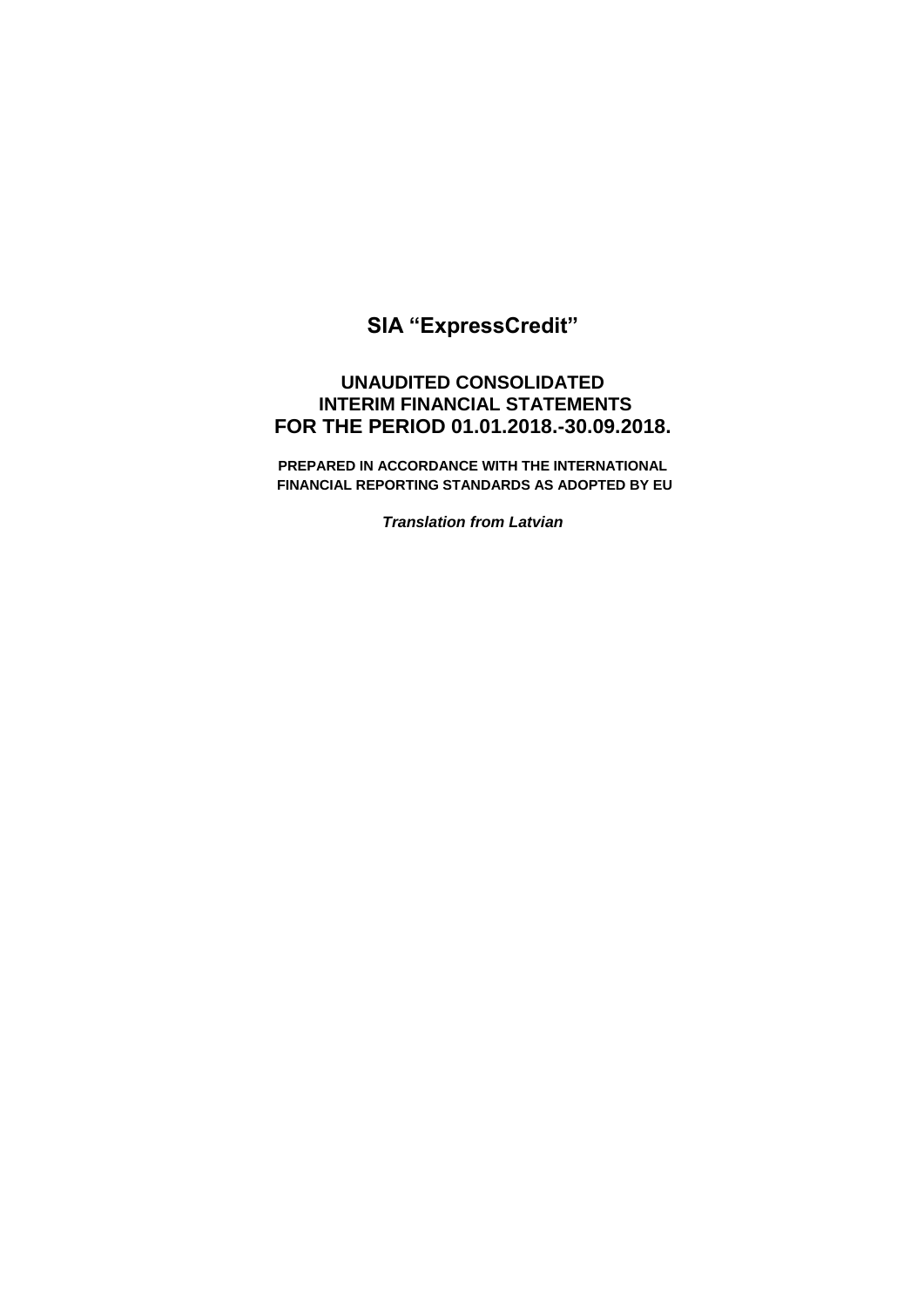# **TABLE OF CONTENTS**

| Information on the Group                 | $3 - 4$ |
|------------------------------------------|---------|
| Statement of management's responsibility | 5       |
| Management report                        | 6       |
| Profit or loss account                   | 8       |
| Balance sheet                            | 9       |
| <b>Notes</b>                             | 10      |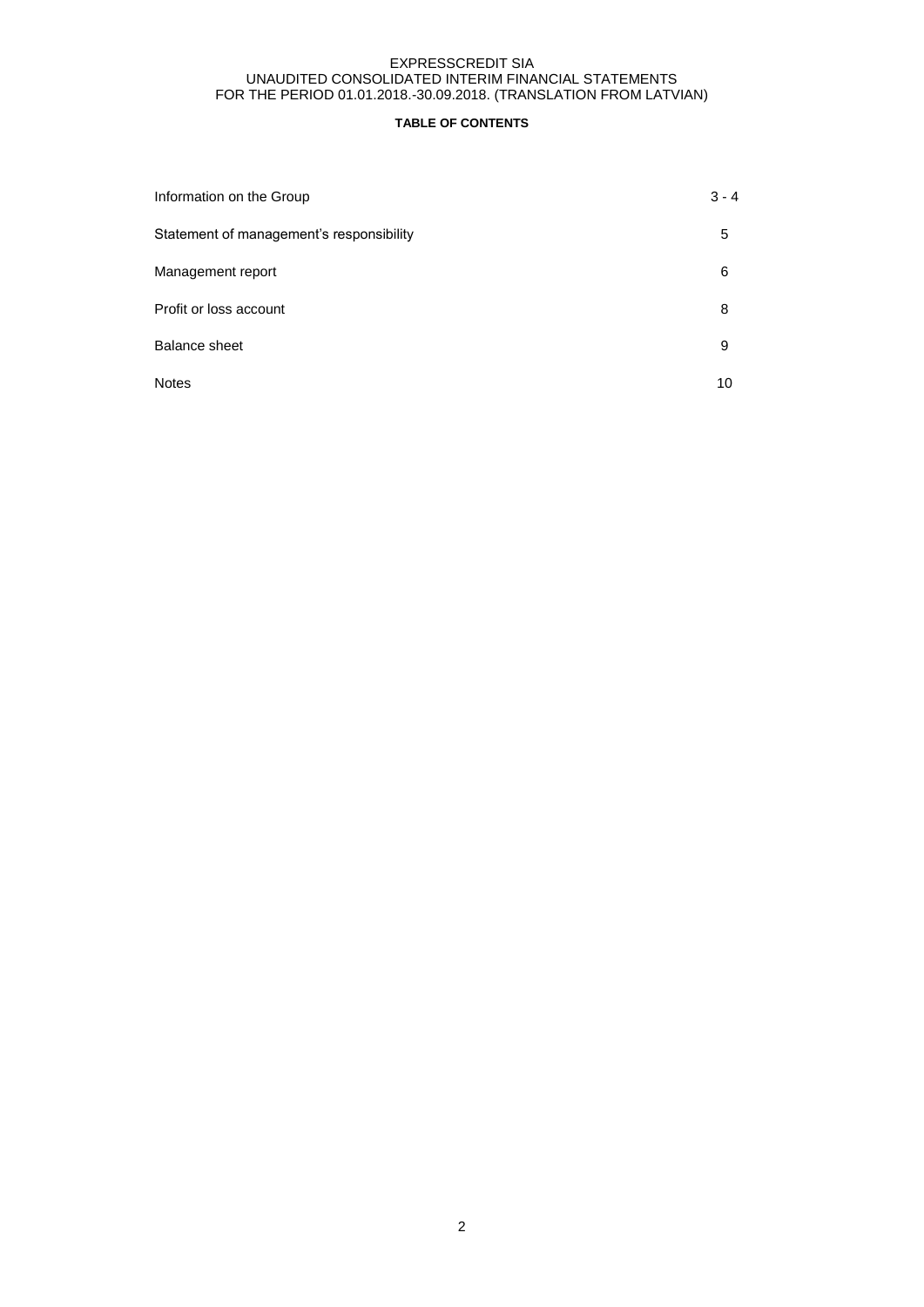# **Information on the Company**

| Name of the Company                                            | ExpressCredit SIA                                                                                                                                                      |
|----------------------------------------------------------------|------------------------------------------------------------------------------------------------------------------------------------------------------------------------|
| Legal status of the Company                                    | Limited liability company                                                                                                                                              |
| Number, place and date of registration                         | 40103252854 Commercial Registry<br>Riga, 12 October 2009                                                                                                               |
| Operations as classified by NACE classification<br>code system | NACE2 64.91 Financial leasing<br>NACE2 64.92 Other credit granting<br>NACE2 47.79 Retail sale of second-hand goods in stores                                           |
| Address                                                        | Raunas street 44 k-1,<br>Riga, LV-1039<br>Latvia                                                                                                                       |
| Names and addresses of shareholders                            | Lombards24.lv, SIA<br>(65.99%)<br>Raunas street 44k-1, Riga, Latvia                                                                                                    |
|                                                                | AE Consulting, SIA<br>31.51% (until 20.12.2017.)<br>10% (from 20.12.2017.)<br>Posma street 2, Riga, Latvia                                                             |
|                                                                | EC finance, SIA<br>(21.51% from 20.12.2017.),<br>Raunas street 44k-1, Riga, Latvia                                                                                     |
|                                                                | Private individuals<br>(2.5% - from 23.12.2015)                                                                                                                        |
| Ultimate parent company                                        | AS EA investments, reģ. Nr. 40103896106<br>Raunas street 44k-1, Riga, Latvia                                                                                           |
| Names and positions of Board members                           | Agris Evertovskis - Chairman of the Board<br>Kristaps Bergmanis - Member of the Board<br>Didzis Admidins - Member of the Board<br>Ivars Lamberts - Member of the Board |
| Names and positions of Council members                         | Ieva Judinska-Bandeniece - Chairperson of the Council<br>Uldis Judinskis - Deputy Chairman of the Council<br>Ramona Miglane - Member of the Council                    |
| Responsible person for accounting                              | Inta Pudāne - Chief accountant                                                                                                                                         |
| Financial period                                               | 1 January - 30 September 2018                                                                                                                                          |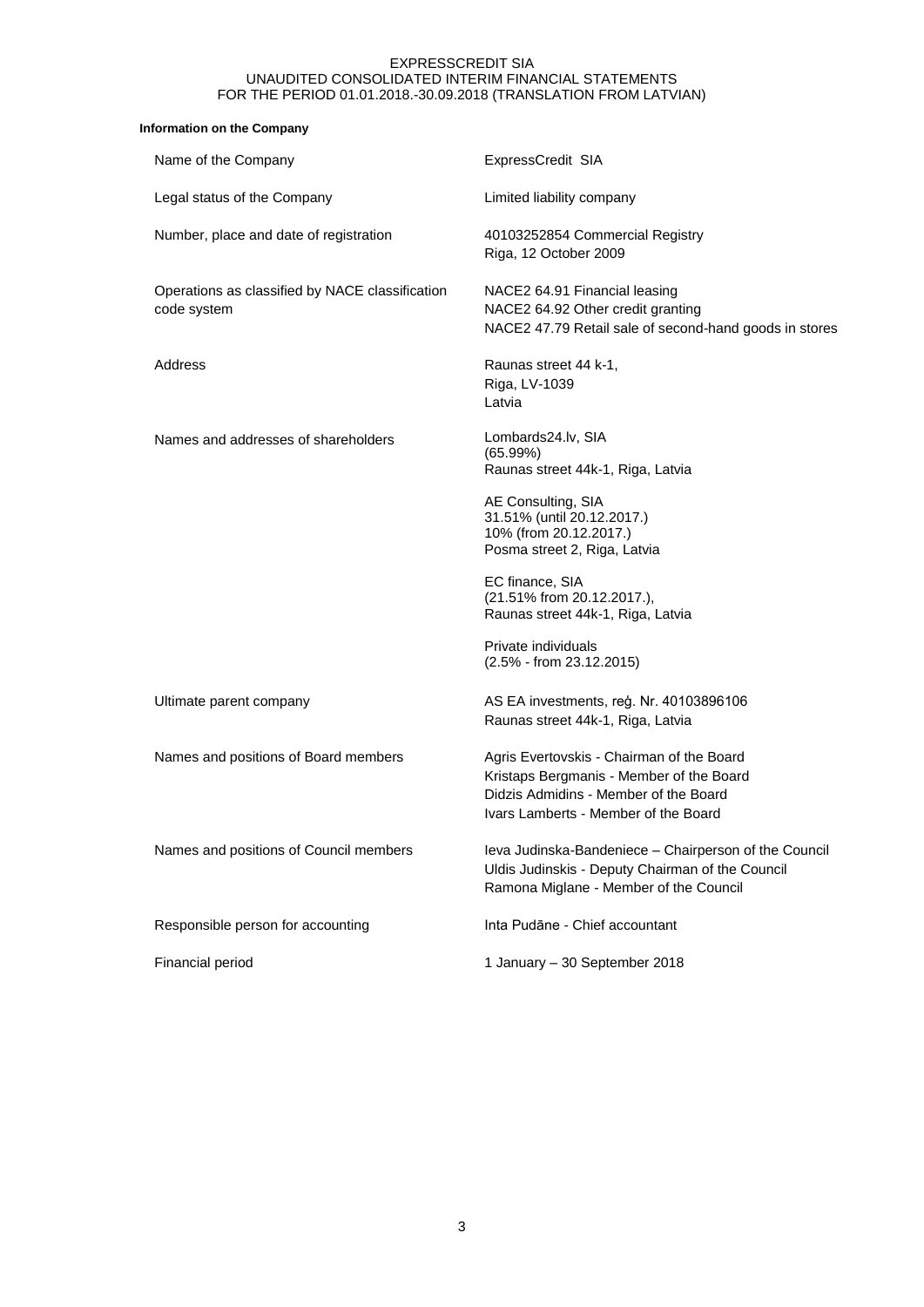# **Information on the Subsidiaries**

| Subsidiary                                                                                                    | <b>SIA ExpressInkasso</b> (parent company interest in<br>subsidiary - 100%)                                            |
|---------------------------------------------------------------------------------------------------------------|------------------------------------------------------------------------------------------------------------------------|
| Date of acquisition of the subsidiary                                                                         | 22.10.2010                                                                                                             |
| Number, place and date of registration of the<br>subsidiary                                                   | 40103211998; Riga, 27 January 2009                                                                                     |
| Address of the subsidiary<br>Operations as classified by NACE classification<br>code system of the subsidiary | Raunas Street 44 k-1; Riga, LV 1039, Latvia<br>66.1 Financial support services except insurance and<br>pension accrual |
| Subsidiary                                                                                                    | <b>SIA ViziaFinance</b> (till 07.03.2018. SIA MoneyMetro)<br>(parent company interest in subsidiary - 100%)            |
| Date of acquisition of the subsidiary                                                                         | 23.02.2015                                                                                                             |
| Number, place and date of registration of the<br>subsidiary                                                   | 40003040217, Riga, 06 December 1991                                                                                    |
| Address of the subsidiary                                                                                     | Raunas Street 44 k-1, Riga, LV 1039, Latvia (till<br>30.04.2015 - Kalēju street 18/20, Riga)                           |
| Operations as classified by NACE classification<br>code system of the subsidiary                              | 64.92 Other financing services                                                                                         |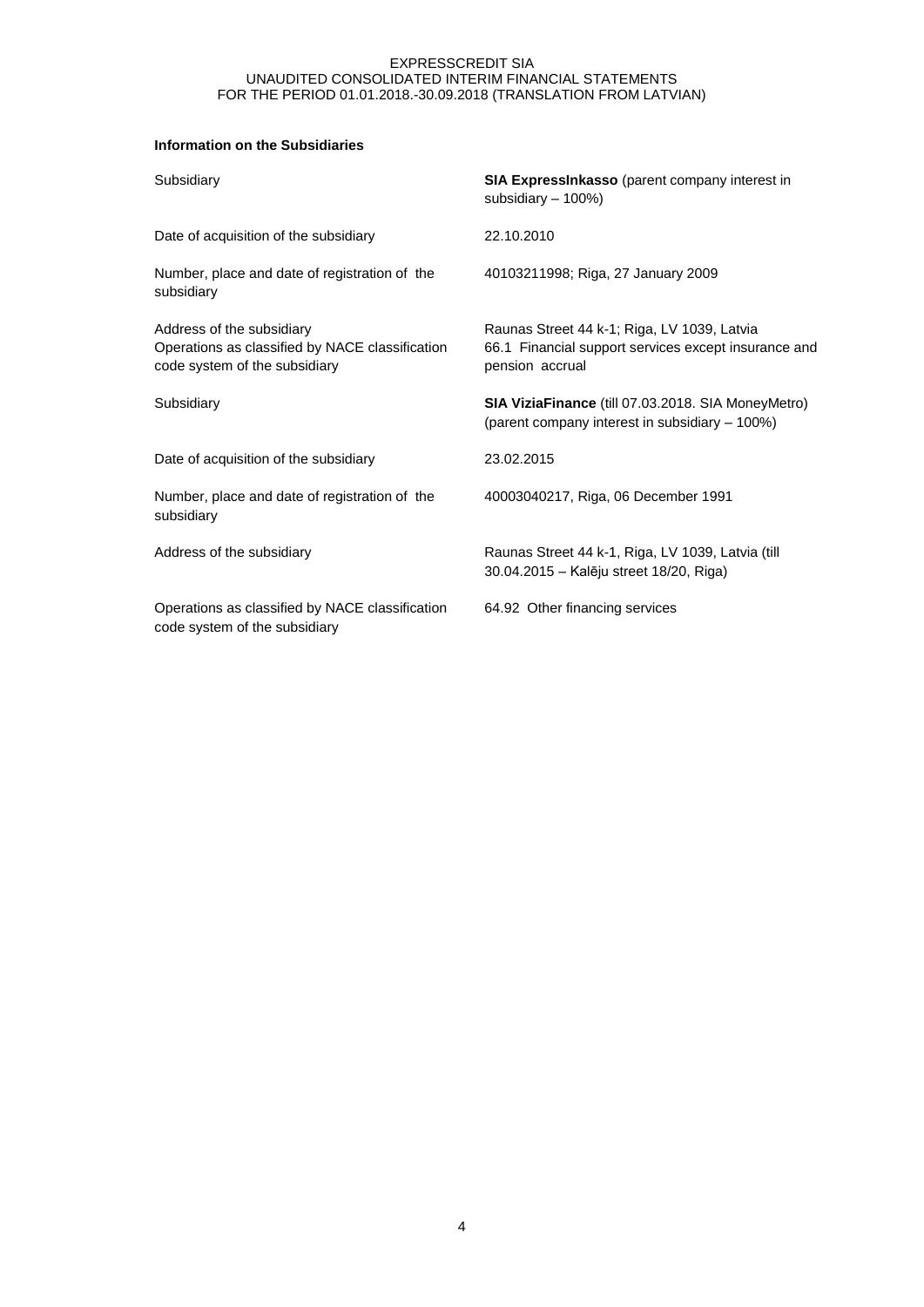## **Statement of management`s responsibility**

The management of SIA "ExpressCredit" group is responsible for the preparation of the financial statements.

Based on the information available to the Board of the parent company of the Group, the financial statements are prepared on the basis of the relevant primary documents and statements in accordance with International Financial Reporting Standards as adopted by the European Union and present a true and fair view of the Group's assets, liabilities and financial position as at 30 September 2018 and its profit and cash flows for the period from 1 January to 30 September 2018.

The management of the parent company confirms that the accounting policies and management estimates have been applied consistently and appropriately. The management of the parent company confirms that the consolidated financial statements have been prepared on the basis of the principles of prudence and going concern.

The management of the parent company confirms that is responsible for maintaining proper accounting records and for monitoring, controlling and safeguarding the Group's assets. The management of the parent company is responsible for detecting and preventing errors, irregularities and/or deliberate data manipulation. The management of the parent company is responsible for ensuring that the Group operates in compliance with the laws of the Republic of Latvia.

The management report presents fairly the Group's business development and operational performance.

Agris Evertovskis Chairman of the Board Didzis Ādmīdiņš Board Member

Kristaps Bergmanis Board Member

Ivars Lamberts Board Member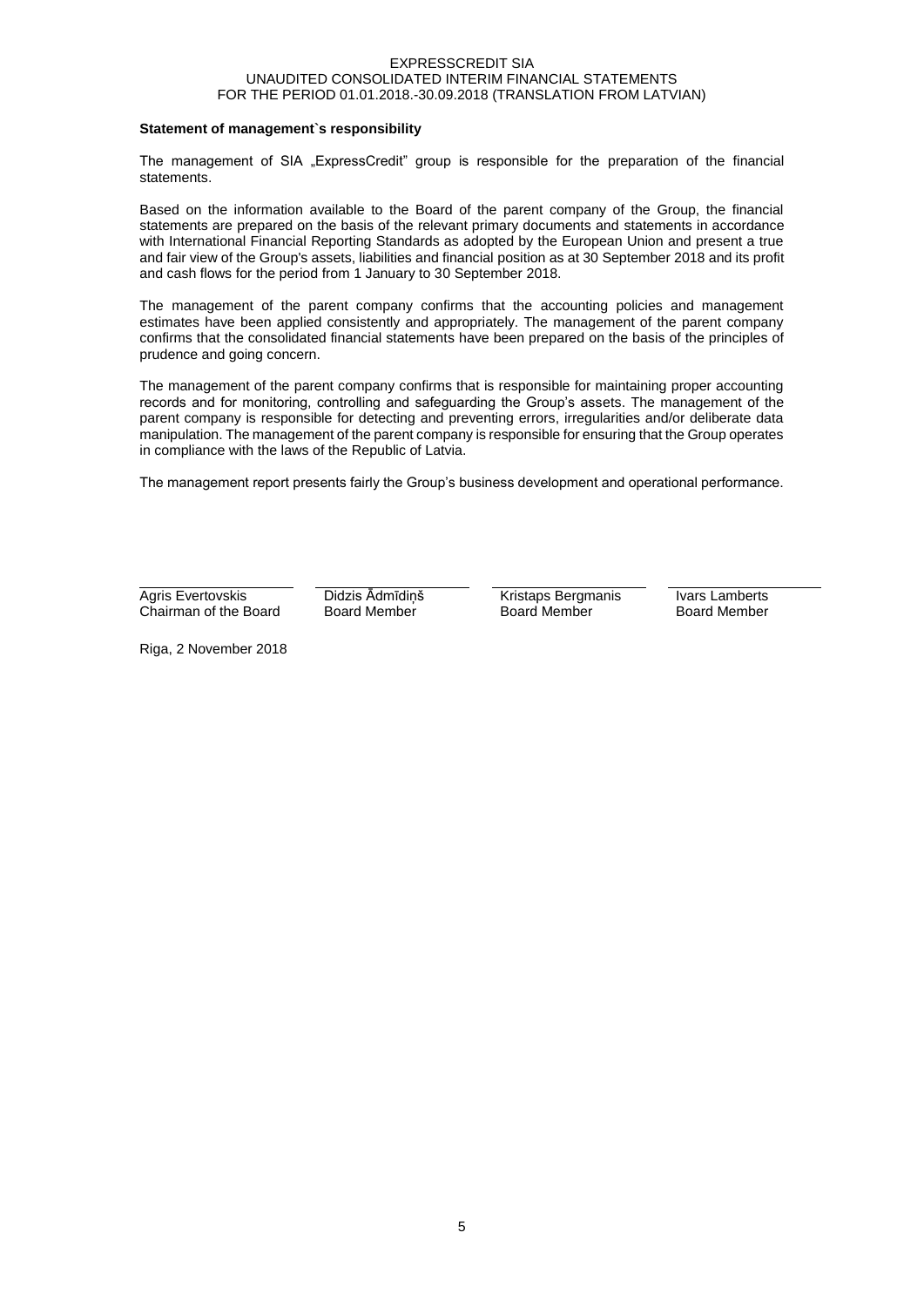#### **Management report**

The Group's turnover during 9 month of the year 2018 in comparison with the corresponding period of the previous year has increased by 5%, while the company's profit during this period has increased by 54.3%.

In June 2018, the Parliament of the Republic of Latvia, on the basis of proposals from individual Parliament members, began to evaluate the changes in the Consumer Rights Protection Law, which resulted in the adoption of amendments to the law. The changes in the law will have an impact on the companies operating in the consumer lending industry. The most significant change, effective as of 1st July 2019, will be the limit of the total cost of credit for consumer loans, which cannot exceed 0.07% per day. Also, as of 1st July 2019, a restriction on consumer lending advertisements will come into force. Approved amendments to the law also include several minor changes that SIA ExpressCredit sees as adding value, such as access to information.

Although legislative changes are voluminous, we see us in the Latvian consumer credit market in the long term. Legislative changes provide both constraints and opportunities. As a result of these changes, the boundary between the classic banks and non-bank loans will actually be broken down. Company anticipates that there will be transformation of the services in the sector, and in the short term decline in turnover is expected, which will be partly offset by lower advertising costs, as well as a review of other costs. In the longer term, the market will move towards more sustainable development. Although the industry's loan portfolio will certainly grow in the long run, there will be separate customer groups that will no longer be able to receive the loan. This should be considered as a disadvantage of legislative planning, as some individual groups of clients will not be profitable to lend due to credit risk. It is positively appreciated that various professional government institutions such as Consumer Rights Protection Centre and the Bank of Latvia consider the regulation for the sector more liberal.

SIA ExpressCredit welcomes the legislator's efforts to improve the exchange of information with borrowers' data, as well as intended positive changes in terms of solvency assessment rules. Clearly, by eliminating the price as a competitive element, other product quality aspects will set at the forefront of a struggle as the elements of competition, where we see the benefits of competitiveness. We think that customers will less likely choose service providers by business type, rather will opt for a product that meets the customer's values, needs, and lifestyles.

In the 3rd quarter of 2018, sale of goods online was established. The online store provides additional channel for the sale of goods, significantly increasing the range of potential customers. The online store provides for customers an opportunity to easily purchase items that are sold at different branches in one place. Delivery will be provided all over Latvia.

In October 2018, in line with the Company's goals to maintain orderly internal processes and ensure high quality of process management, there was successfully completed an annual ISO certification audit in accordance with ISO 9001: 2015 (Quality Management) and ISO 50001: 2012 (Energy Management System) standards.

In general, we see the end of 2018 and 2019 tight and laborious, but we also see the enormous opportunities to be used. The company has successfully managed changes on several occasions and we are fully prepared for them at the moment.

By implementing the business strategy and planned activities, the following financial indicators of the Group were achieved in 9 months of 2018:

| <b>Position</b>    | <b>EUR, million</b> | Change* % |
|--------------------|---------------------|-----------|
| Net loan portfolio | 19.0                | $+19.9$   |
| Assets             | 24.6                | $+15.3$   |
| Net profit         | 3.46                | +54.3     |

 \* - comparison to the amounts as at 31.12.2017, except for net profit that is compared to respective period of the year 2017.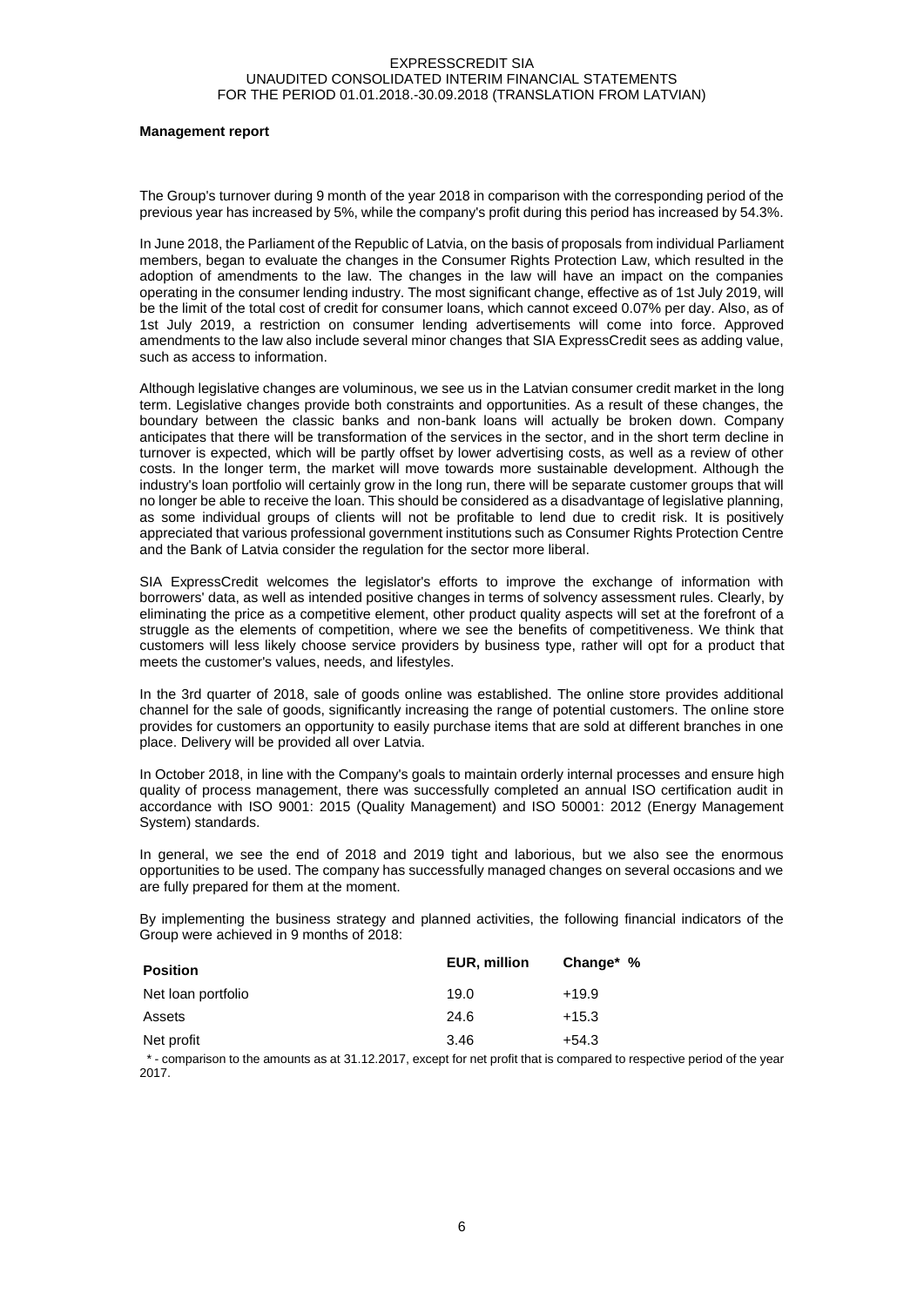# **Branches**

During the period from 1 January to 30 September 2018, work on the branch network efficiency was continued. As at 30 September 2018 the Group had 86 branches in 39 cities in Latvia (31.12.2017. - 92 branches in 39 cities).

## **Post balance sheet events**

There are no subsequent events since the last date of the reporting period, which would have a significant effect on the financial position of the Company as at 30 September 2018.

Agris Evertovskis Chairman of the Board Didzis Ādmīdiņš Board Member

Kristaps Bergmanis Board Member

Ivars Lamberts Board Member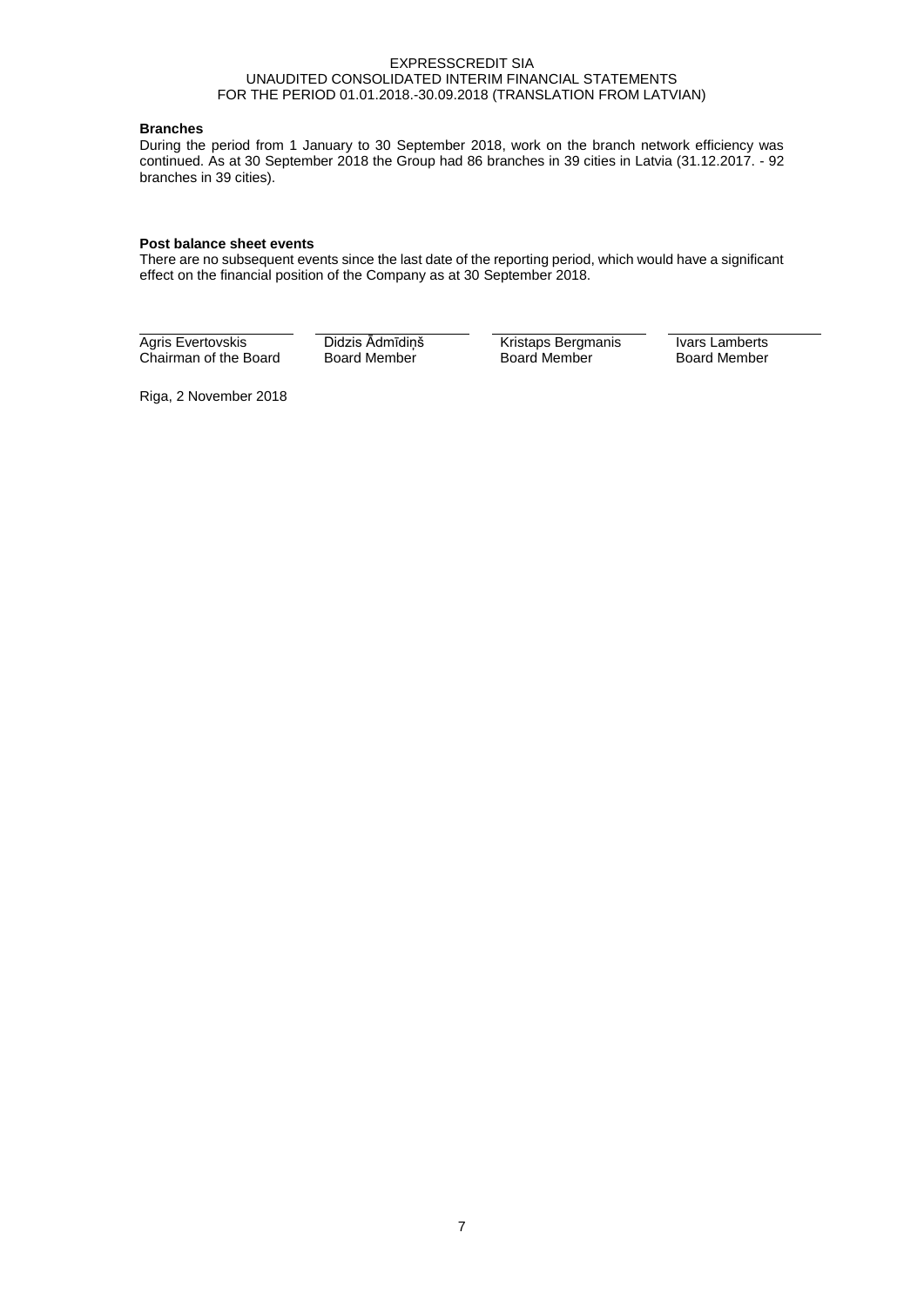# **Profit or loss account for the period 01.01.2018.-30.09.2018.**

|                                                            | 01.01.2018.-<br>30.09.2018.<br><b>EUR</b> | 01.01.2017.-<br>30.09.2017.<br><b>EUR</b> |
|------------------------------------------------------------|-------------------------------------------|-------------------------------------------|
| Net sales                                                  | 3 058 974                                 | 3 113 215                                 |
| Cost of sales                                              | (1934137)                                 | (2071059)                                 |
| Interest income and similar<br>income                      | 11 039 072                                | 10 376 909                                |
| Interest expenses and similar<br>expenses                  | (1699945)                                 | (129757)                                  |
| <b>Gross profit</b>                                        | 10 463 964                                | 10 121 488                                |
| Selling expenses                                           | (4611399)                                 | (4709231)                                 |
| Administrative expenses                                    | (1959746)                                 | (1684317)                                 |
| Other operating income                                     | 72 470                                    | 37 323                                    |
| Other operating expenses                                   | (492 056)                                 | (966031)                                  |
| <b>Profit before taxes</b>                                 | 3 473 233                                 | 2799232                                   |
| Corporate income tax for the<br>reporting year             | (14882)                                   | (558459)                                  |
| <b>Current year's profit</b>                               | 3 458 351                                 | 2 240 773                                 |
| Earnings per share                                         | 2.31                                      | 1.49                                      |
| Diluted earnings per share                                 | 2.31                                      | 1.49                                      |
| <b>Comprehensive income statement</b>                      |                                           |                                           |
|                                                            | 01.01.2018.-<br>30.09.2018.               | 01.01.2017.-<br>30.09.2017.               |
|                                                            | <b>EUR</b>                                | <b>EUR</b>                                |
| <b>Current year's profit</b><br>Other comprehensive income | 3 458 351                                 | 2 240 773                                 |
| <b>Total comprehensive income</b>                          | 3 458 351                                 | 2 240 773                                 |

Agris Evertovskis Chairman of the Board Didzis Ādmīdiņš Board Member

Kristaps Bergmanis Board Member

Ivars Lamberts Board Member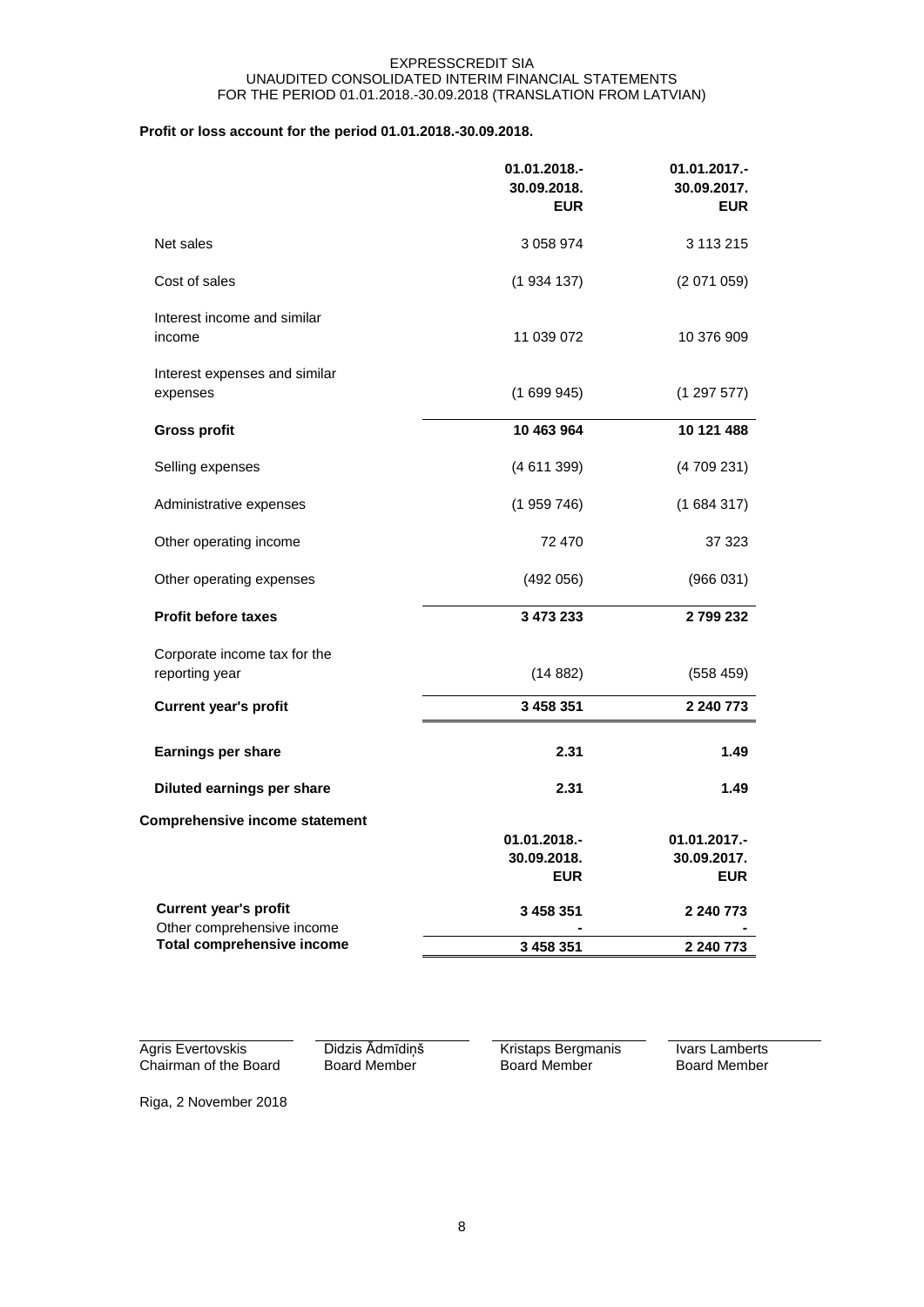## **Balance sheet as at 30 September 2018**

| <b>Assets</b>                                    | 30.09.2018.   | 31.12.2017. |
|--------------------------------------------------|---------------|-------------|
| Long term investments                            | <b>EUR</b>    | <b>EUR</b>  |
| Fixed assets and intangible assets, goodwill     | 625 681       | 600 794     |
| Loans and receivables                            | 2 756 047     | 1912896     |
| Loans to shareholders and management             | 781 097       | 746 619     |
| Loans to affiliated companies                    | 550 935       | 551 594     |
| <b>Total long-term investments:</b>              | 4713760       | 3811903     |
| <b>Current assets</b>                            |               |             |
| Goods for sale                                   | 1 150 983     | 682 995     |
| Loans and receivables                            | 16 246 436    | 13 930 776  |
| Receivables from affiliated companies            | 3 2 1 6       | 4 3 7 7     |
| Other debtors                                    | 358 447       | 600 093     |
| Deferred expenses                                | 32 373        | 67 538      |
| Cash and bank                                    | 2 074 463     | 2 219 747   |
| <b>Total current assets:</b>                     | 19 865 918    | 17 505 526  |
| <b>Total assets</b>                              | 24 579 678    | 21 317 429  |
| <b>Liabilities</b>                               |               |             |
| <b>Shareholders' funds:</b>                      |               |             |
| Share capital                                    | 1 500 000     | 1 500 000   |
| Prior years' retained earnings                   | 446 421       | 232 708     |
| Current year's profit                            | 3 458 351     | 1956770     |
| <b>Total shareholders' funds:</b>                | 5 404 772     | 3 689 478   |
| <b>Creditors:</b>                                |               |             |
| Long-term creditors:                             |               |             |
| Bonds issued                                     | 5 345 800     | 7 052 187   |
| Other borrowings                                 | 2 354 132     | 1 444 391   |
| <b>Total long-term creditors:</b>                | 7699932       | 8496578     |
| <b>Short-term creditors:</b>                     |               |             |
| Bonds issued                                     | 2 565 221     | 1 014 743   |
| Other borrowings                                 | 8 0 3 5 9 8 3 | 6 834 774   |
| Accounts payable to affiliated companies         | 1478          | 51 280      |
| Trade creditors and accrued liabilities          | 810 056       | 827 612     |
| Taxes and social insurance                       | 62 236        | 402 964     |
| Total short-term creditors:                      | 11 474 974    | 9 131 373   |
| <b>Total liabilities and shareholders' funds</b> | 24 579 678    | 21 317 429  |

Agris Evertovskis Chairman of the Board Didzis Ādmīdiņš Board Member

Kristaps Bergmanis Board Member

Ivars Lamberts Board Member